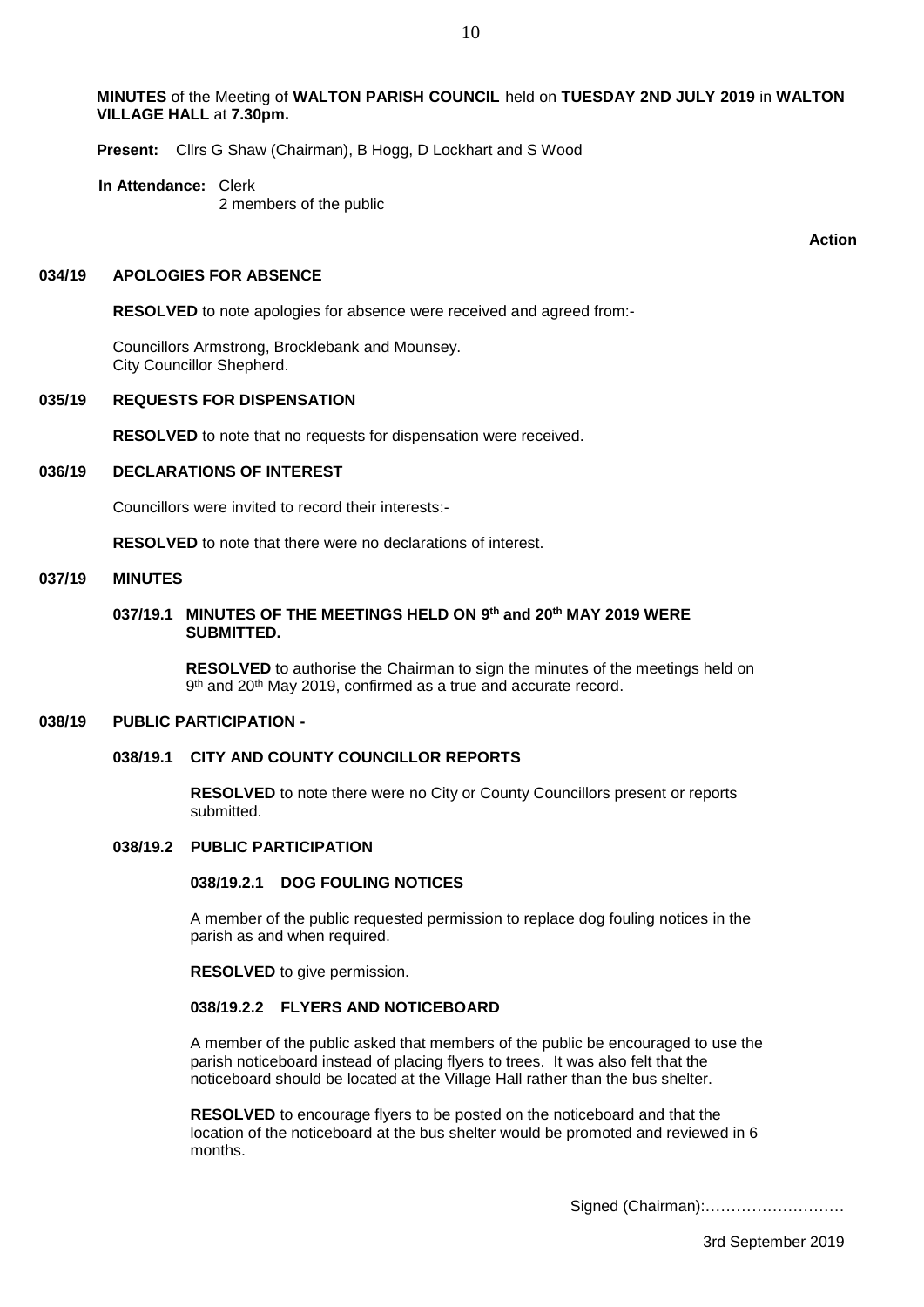# **038/19.2.3 PUBLIC PARTICIPATION**

A member of the public requested that the length of public participation should be 30 minutes.

11

 **RESOLVED** to note that NALC model Standing Orders had been agreed at the last meeting of 15 minutes for public participation. The length of time permitted for each member of the public to speak would be agreed under item 11 on the agenda and to note that consideration would always be given to members pf the public wishing to speak on a contentious item that may take longer than 15 minutes.

#### **039/19 REPRESENTATIVES' REPORTS**

### **039/19.1 VILLAGE HALL MANAGEMENT COMMITTEE**

 Councillor Lockhart reported on the last AGM held in June; upcoming events in the village; 2 projects – reading/books and environmental and handed out 100 Club flyers and forms.

**RESOLVED** to note the report and information received on the 100 Club.

### **039/19.2 TRAINING EVENTS**

 The Clerk reported on two training days attended at the end of June. One being the NALC Expo at Droitwich Spa and the CALC training at Penrith. Details of the presentations and demonstrations attended were given to members and the possible future use of financial software and cloud back up systems for the parish council.

 PowerPoint presentations from the CALC training on Green Spaces, Village Halls, and Neighbourhood Planning would be circulated to members on request.

 **RESOLVED** to note the report

#### **040/19 TOWN AND COUNTRY PLANNING**

**APPLICATIONS –** Applications for planning consent were considered.

**RESOLVED** to advise the appropriate Planning Authority of the Council's comments as follows:- **Clerk**

### **040/19.1 L/A REAR OF WALTON PARISH CHURCH, WALTON (19/0494)** – Erection of 1 dwelling.

Comment – concern that access is over registered village green.

#### **041/19 NOTIFICATION OF DECISIONS**

A report on the decisions of the appropriate planning authority on applications on which the Parish Council had previously been consulted was submitted.

**RESOLVED** to note the notification of decisions.

Signed (Chairman):………………………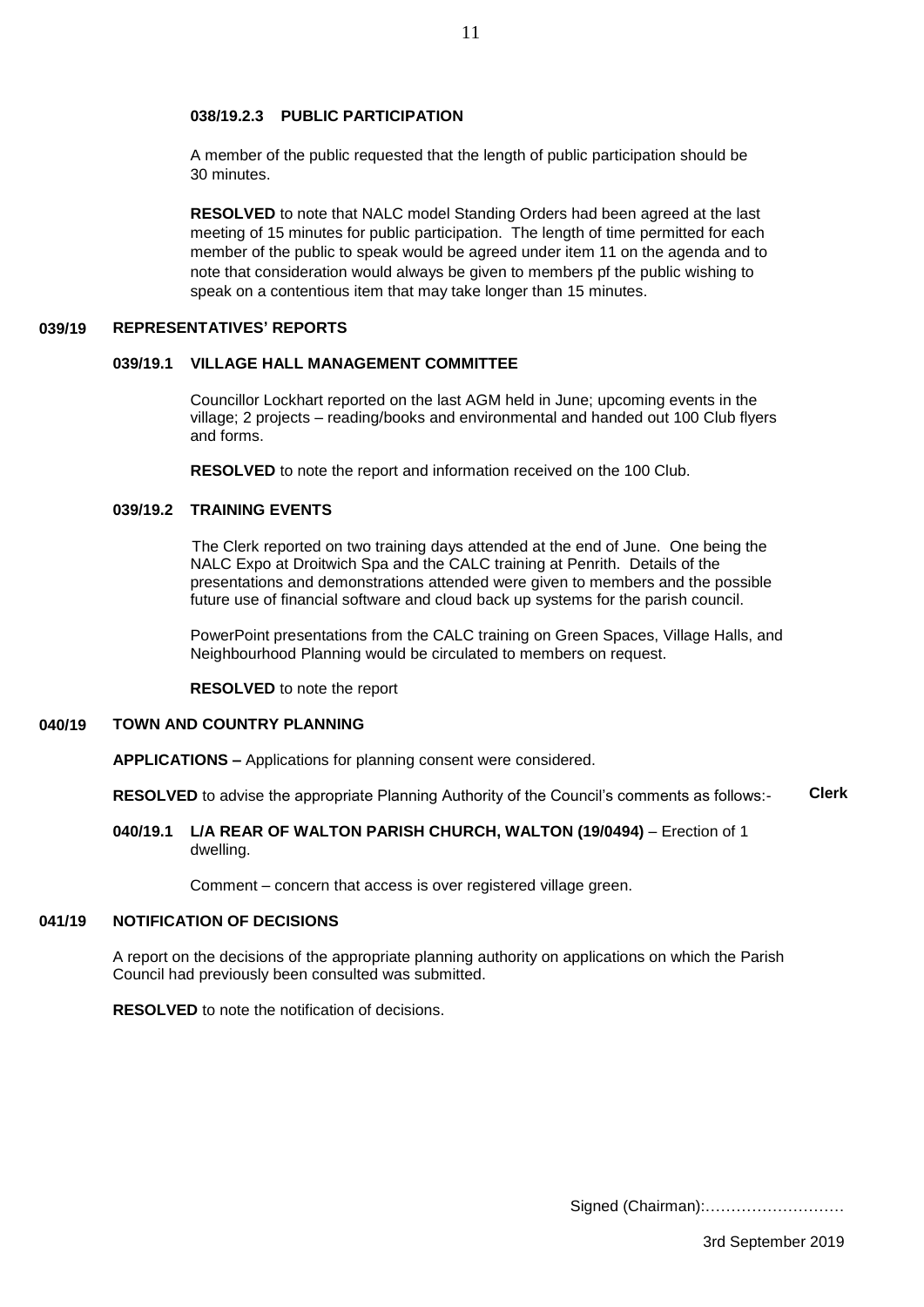#### **042/19 FINANCIAL MATTERS**

### **042/19.1 BANK RECONCILIATION TO 30.05.19**

 There was submitted a report by the Clerk on the reconciliation of the Council's financial records with its bank account statements.

 **RESOLVED** to receive and note the bank reconciliation and balance to 30th May 2019 of £12,122.83.

### **042/19.2 EXPENDITURE TO APPROVE**

There was submitted a report by the Clerk detailing expenditure to approve.

 **RESOLVED** to authorise payment of the accounts listed in the Appendix hereto amounting to £1,493.60.

### **042/19.3 ADDITIONAL HOURS OF WORK**

The Clerk asked for consideration of payment for 8 additional hours of work in May 2019.

 **RESOLVED** that the Clerk could add the additional 8 hours of work at the current hourly rate to the next pay schedule with Cumbrian Payroll Services. **Clerk**

# **042/19.4 HALL INSURANCE COSTS**

 **RESOLVED** to note that the cost of insurance cover for the Village Hall from 2017-19 was £719.93 and that an invoice would be sent by the Clerk requesting payment. **Clerk**

#### **043/19 RISK ASSESSMENT**

The Clerk submitted the Parish Council's risk assessment for 2019/20 for consideration.

Back-up for the Council's documents was now being carried out externally as the current use of Dropbox as a cloud back-up was not compliant with GDPR. Incorporation onto cloud storage with a new provider would be reported on in due course.

**RESOLVED** to note and approve the 2019/20 risk assessment.

#### **044/19 PUBLIC PARTICPATION**

Members gave further consideration to public participation at parish council meetings following the issues raised under minute 038/19.2.3.

**RESOLVED** that the length of the public participation period in meetings would follow that agreed in NALC model standing orders of 15 minutes and that the time permitted for an individual to speak on an item within that period would be 3 minutes as per the City Council permitted time for members of the public at its meetings.

#### **045/19 PLAY AREA –**

### **045/19.1 PLAY AREA WEEKLY INSPECTIONS**

 **RESOLVED** to note the latest weekly inspection reports and that the completion form would be modified in due course. **Clerk**

 $12$ 

Signed (Chairman):………………………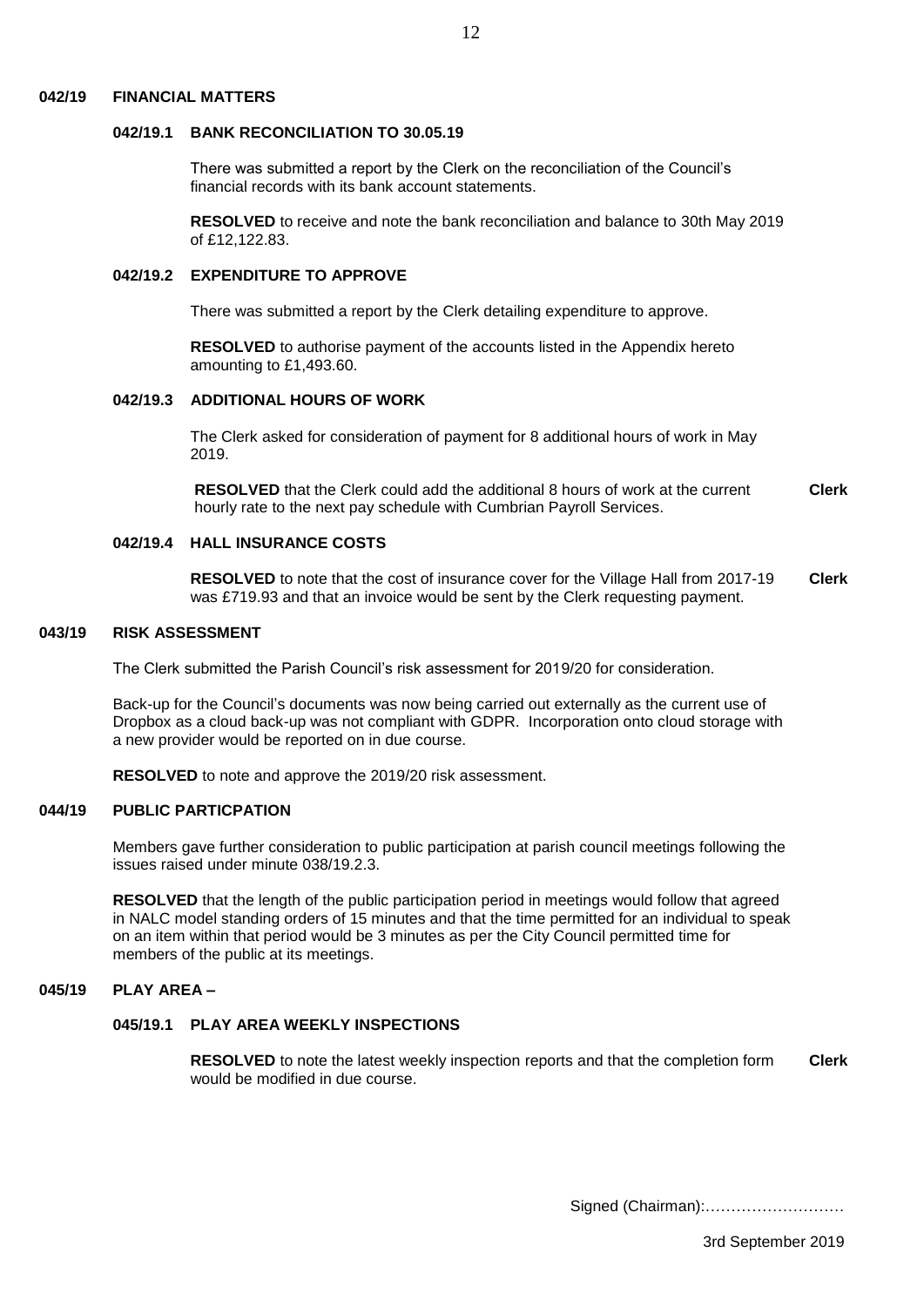# **045/19.2 PLAY AREA ANNUAL INSPECTION**

 **RESOLVED** to note that the play area annual inspection would be carried out in August at a cost of £75.00. There would be an overlap with future annual inspections being carried out under the City Council but would this would work out more cost effective in the long term and the parish council had to comply with insurance requirements.

### **045/19.3 FOOTBALL PITCH AREA**

Consideration was given to a request from a resident for the grass near the football pitch adjacent to Orchard House to be cut less frequently in order to encourage wildflowers.

 **RESOLVED** that Councillor Lockhart will look for suitable areas for wildflowers and the Clerk would look for any available grant funding. **DL/CLerk**

#### **046/19 VILLAGE GREEN AND COMMON LAND**

# **046/19.1 VILLAGE GREEN DRAINAGE**

**RESOLVED** to note that all drainage repairs were now complete and that the ground was settling. The Clerk would investigate the insurance excess for works to the village green. **Clerk**

### **046/19.2 VILLAGE GREEN EVENT**

 **RESOLVED** to give permission for the annual 'Summer Doo' to be held on the village green on Saturday 13th July 2019.

# **046/19.3 VILLAGE GREEN AND WILDFLOWERS**

Consideration was given to a request from a parishioner that areas of the village green Should be encouraged to be managed as wildflower areas.

 **RESOLVED** to note minute 045/19.3 and that Councillor Lockhart would also look for suitable areas on the village green. **DL**

### **046/19.4 WOODLAND AREA**

Consideration was given to concerns raised from a resident at the poor state of the woodland area with repairs required to sleepers/fencing and overhanging branches.

 **RESOLVED** that Councillors Lockhart and Hogg would see what work was required and the Clerk would investigate any available grant funding. **DL/BH Clerk**

#### **047/19 NEWSLETTER**

Consideration was given to a request from a parishioner that the next newsletter includes photographs of all the councillors along with information on who they are, why they put themselves forward for election and what issues they feel are important to the parish.

**RESOLVED** that members were happy to have photos taken for the newsletter (September meeting) but that the additional information requested was more relevant prior to the election and would not be included.

Signed (Chairman):………………………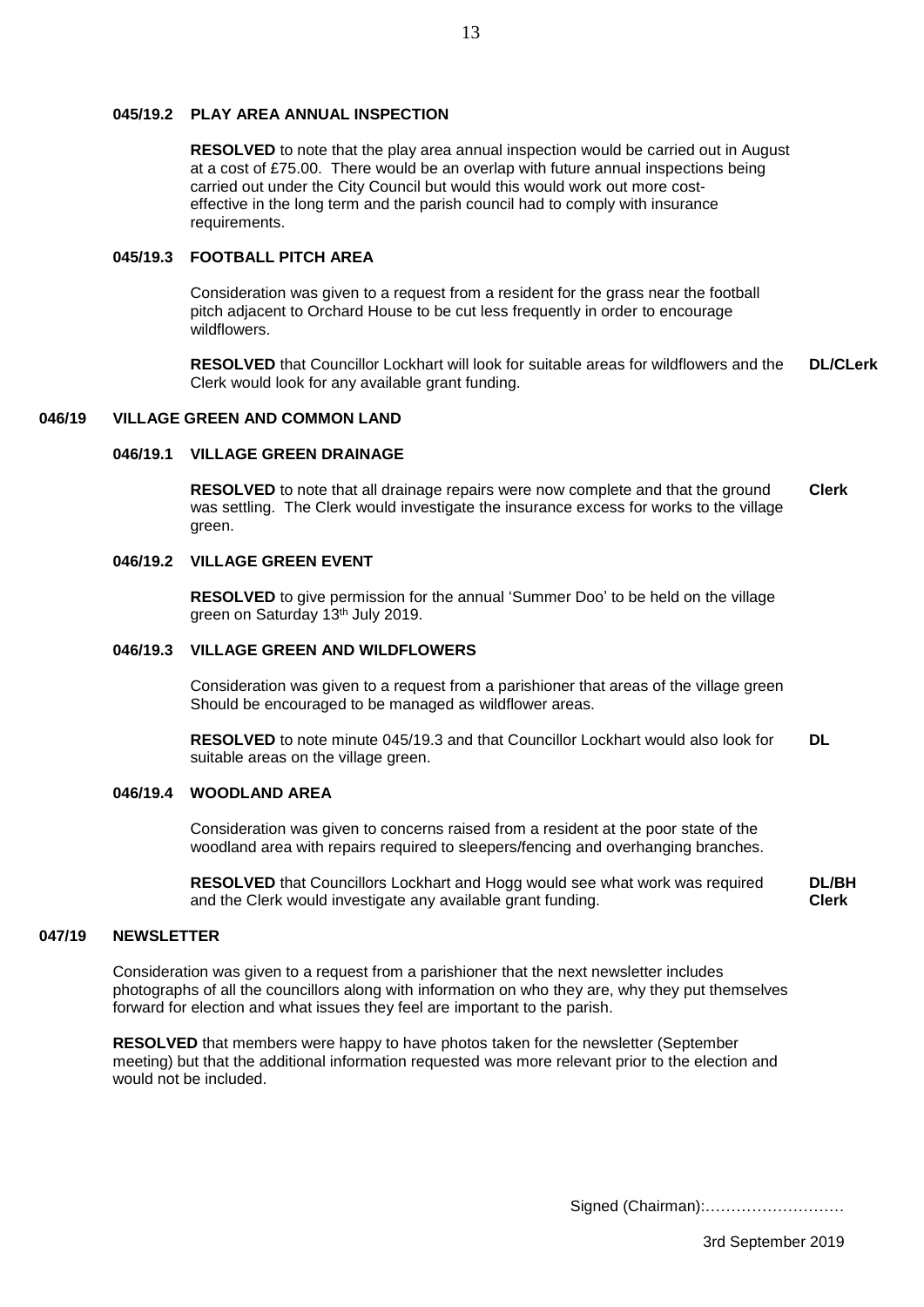#### **048/19 ENVIRONMENTAL ISSUES –**

The following ideas were put forward for consideration from a local parishioner:-

- Tetra-cycling scheme set up
- How to recycle properly
- Support for local red squirrel group
- Reducing the use of single use plastic
- **Reducing littering**

**RESOLVED** to note that a member would attend the next W.I. meeting to be held on 4<sup>th</sup> September which would include a talk by Lisa Heathcote from Carlisle City Council on recycling. Feedback from the talk would be given at a future meeting.

The Clerk would inform the resident of the talk. The Clerk would inform the local squirrel group of the location of grey squirrels in the area and inform the resident to contact the group direct with any concerns. **Clerk**

#### **049/19 NOTICEBOARD**

Consideration to a request from a local resident for an accessible noticeboard to be put on the Village Hall as the current noticeboard is hidden in the bus shelter was actioned under minute 38/19.2.2.

**RESOLVED** that Councillor Lockhart would investigate signs being located at the entrances to the villages designed by local school children detailing local businesses etc. **DL**

#### **050/19 VILLAGE HALL WI-FI SIGNAL**

**RESOLVED** to note that following concerns raised at the last meeting regarding poor wi-fi signal at the Village Hall, the router had been relocated and was being monitored.

#### **051/19 CALC**

The following correspondence from CALC was received and noted:-

- **051/19.1 CALC CIRCULARS –** June and July 2019. (July newsletter to be circulated when received)
- **051/19.2 BUSINESS RATES ON PUBLIC TOILETS**

# **051/19.3 NORTH WEST COASTAL ACCESS UPDATE**

#### **052/19 CORRESPONDENCE RECEIVED BY THE CLERK**

**RESOLVED** to note the following correspondence had been received: -

- **052/19.1 GARDEN ORGANIC VOLUNTEER COMPOSTING SCHEME –** Email from Project Officer.
- **052/19.2 BOLTON FELL & WALTON MOSSES EVENT** Email from Natural England.

**RESOLVED** to note that Councillor Lockhart would attend.

**052/19.3 850th ANNIVERSARY OF LANERCOST PRIORY** – Email from Event co-ordinator.

Signed (Chairman):………………………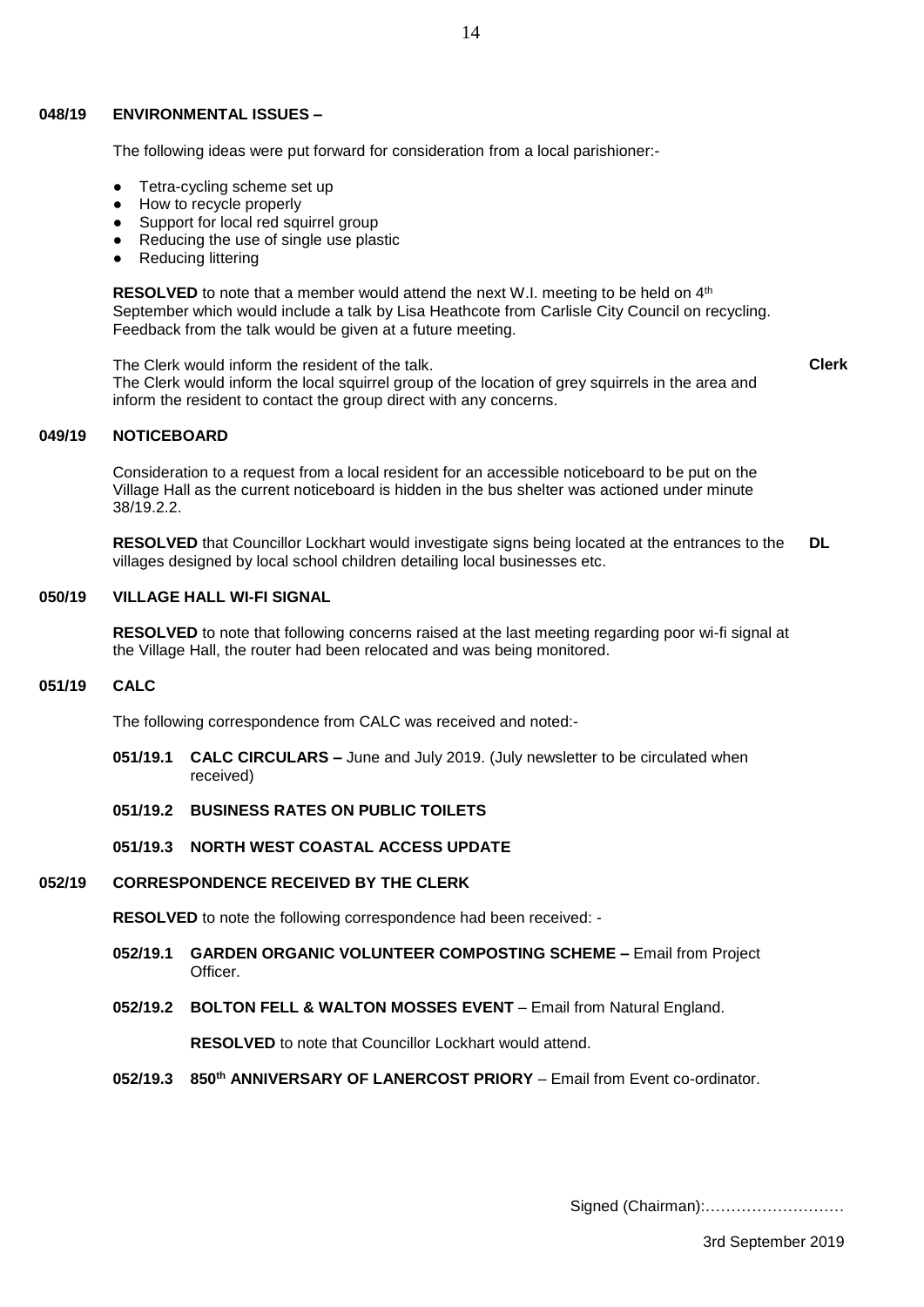#### **053/19 LITERATURE AVAILABLE FROM CLERK –**

**RESOLVED** to note the following literature was available from the Clerk:-

**053/19.1 NOTICE OF EXECUTIVE KEY DECISIONS –** 21st June 2019

#### **054/19 AGENDA ITEMS FOR NEXT MEETING**

**RESOLVED** to note that any items for consideration should be submitted to the Clerk on or before 27th August 2019.

#### **055/19 DATE OF NEXT MEETING -** Tuesday 3rd September 2019, Walton Village Hall, 7.30pm.

Meeting closed at 9.10pm.